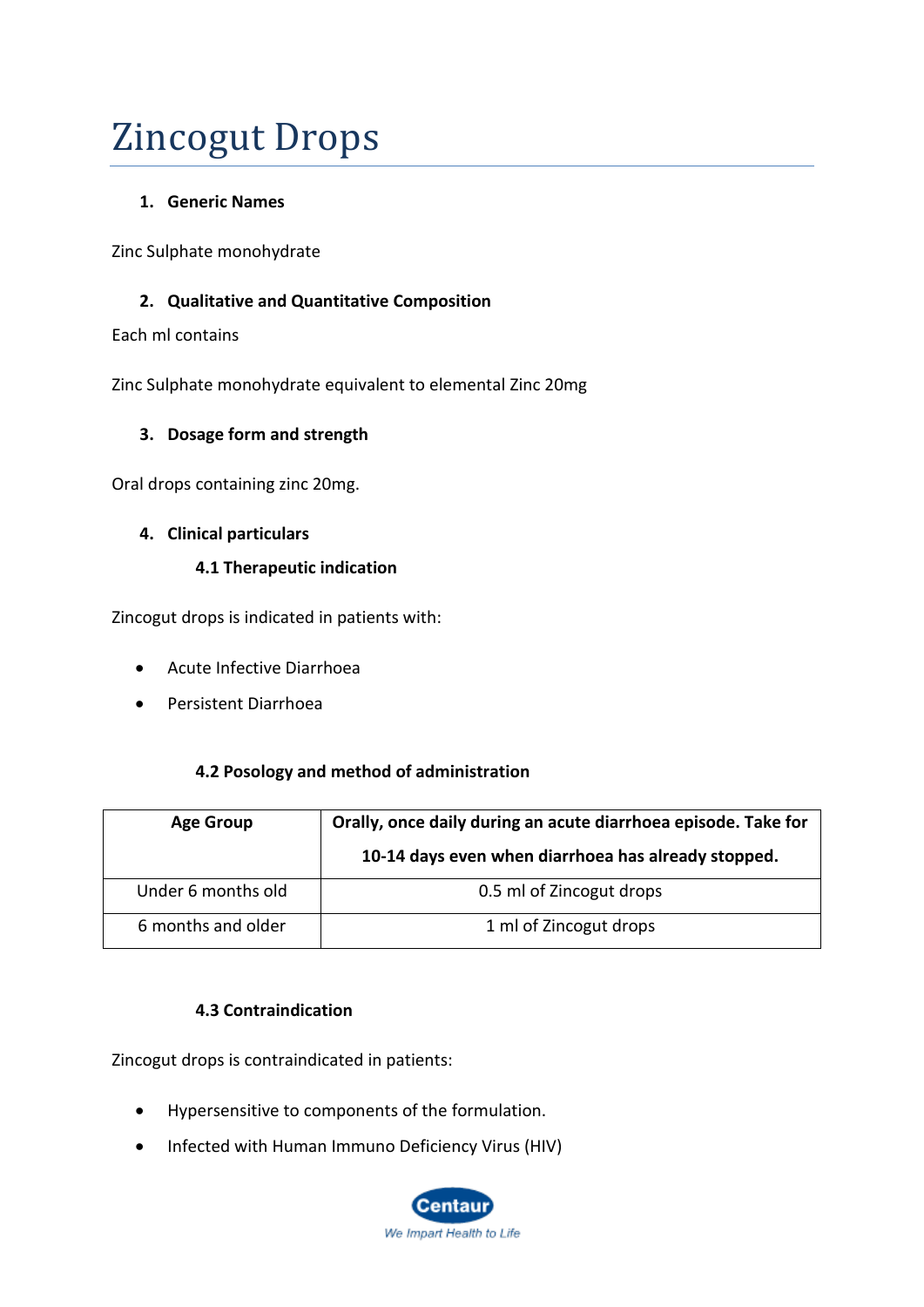# **4.4 Special warnings and precautions for use**

- Infants and children: Zinc is likely safe when taken by mouth appropriately in the recommended amounts.
- Diabetes: Large doses of zinc can lower blood sugar in people with diabetes.

#### **4.5 Drug interactions**

- Antibiotics (Quinolone antibiotics) interacts with ZINC: Zinc might decrease how much antibiotic the body absorbs. Taking zinc along with some antibiotics might decrease the effectiveness of some antibiotics. To avoid this interaction take zinc supplements at least 1 hour after antibiotics.
- Antibiotics (Tetracycline antibiotics) interacts with ZINC: Zinc can attach to tetracycline in the stomach. This decreases the amount of tetracycline that can be absorbed. Taking zinc with tetracycline might decrease the effectiveness of tetracycline.
- Cisplatin (Platinol-AQ) interacts with ZINC
- Penicillamine interacts with ZINC.

# **4.6 Use in special population**

- Pediatric: Safe in children.
- Geriatric: Problems in older adults have not been reported with intake of normal daily recommended amounts.
- Liver impairment: No data available.
- Renal failure: No data available.
- Pregnancy and lactation: Although there appears to be no harmful effects of zinc supplementation in pregnancy and lactation, consultation with doctor is recommended.

# **4.7 Effects on ability to drive and use machine**

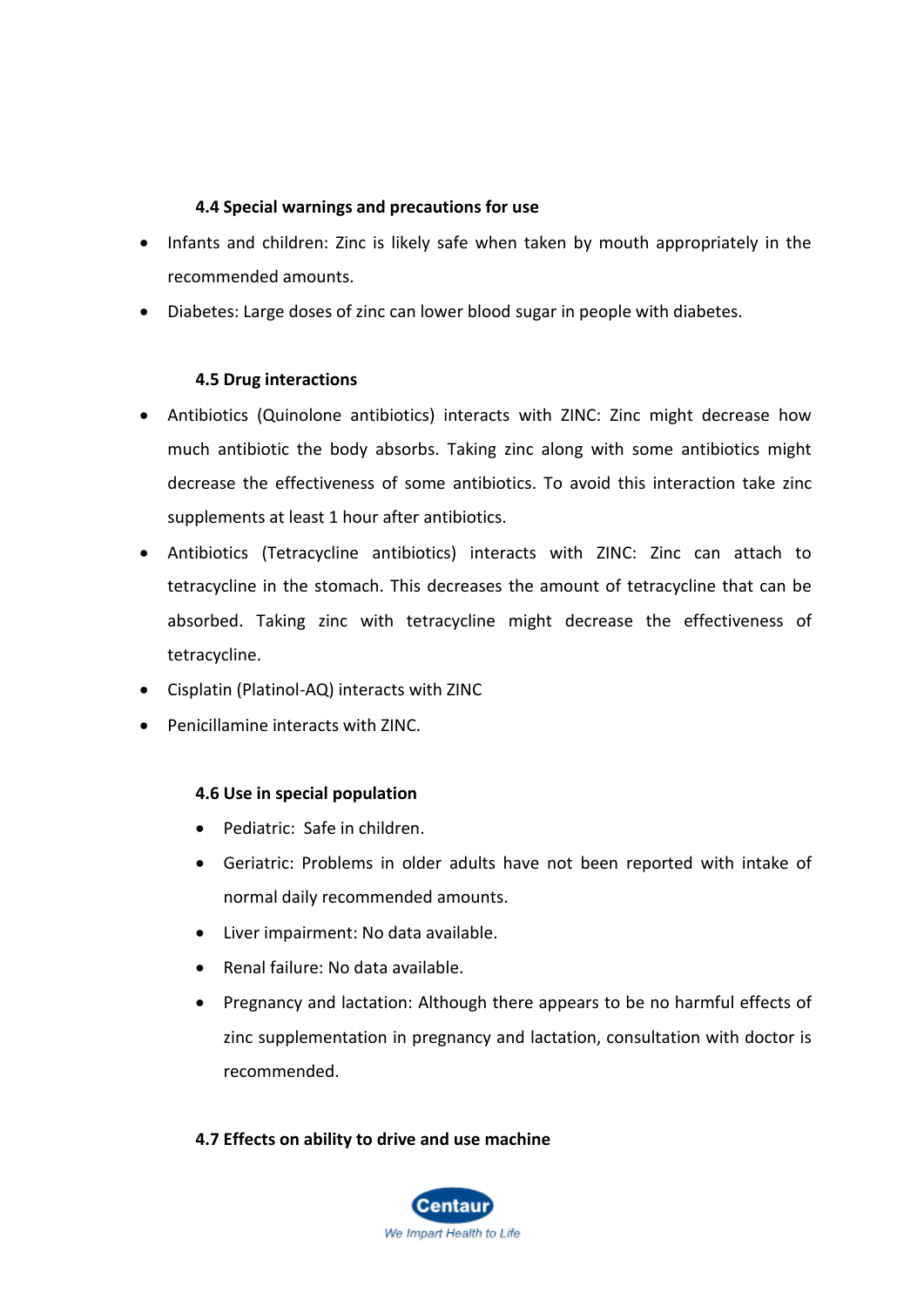No data available.

#### **4.8 Undesirable effects**

- Metallic taste
- Abdominal pain
- Diarrhoea
- Vomiting
- Interferes with iron absorption causing Anaemia.
- Zinc can interfere with Copper absorption

#### **4.9 Overdose**

There is limited experience of overdose with Zincogut drops. Initiate general symptomatic and supportive measures in all cases of over dosages where necessary.

# **5. Pharmacological properties**

# **5.1 Mechanism of action**

Zinc helps in diarrhoea by causing:

- $\checkmark$  Improved absorption of water and electrolytes by the intestine and increased levels of enterocyte brush border enzymes.
- $\checkmark$  Zinc reduces stool volume and duration of diarrhoea.
- $\checkmark$  Action on intestinal mucosa: Zinc reduces fluid secretion in the intestine by indirectly inhibiting cAMP dependent Cl transport across the mucosa through an action on the basolateral membrane K+.
- $\checkmark$  In terms of Immune Response: Zinc strengthens the immune response and helps in regeneration of intestinal epithelium.

# **5.2 Pharmacodynamics properties**

• Zinc is an important mineral found in almost every cell in the human body. It promotes the activity of about 100 enzymes. Zinc deficiency is often associated with an increased risk of infection. When they are used to treat the common cold, zinc

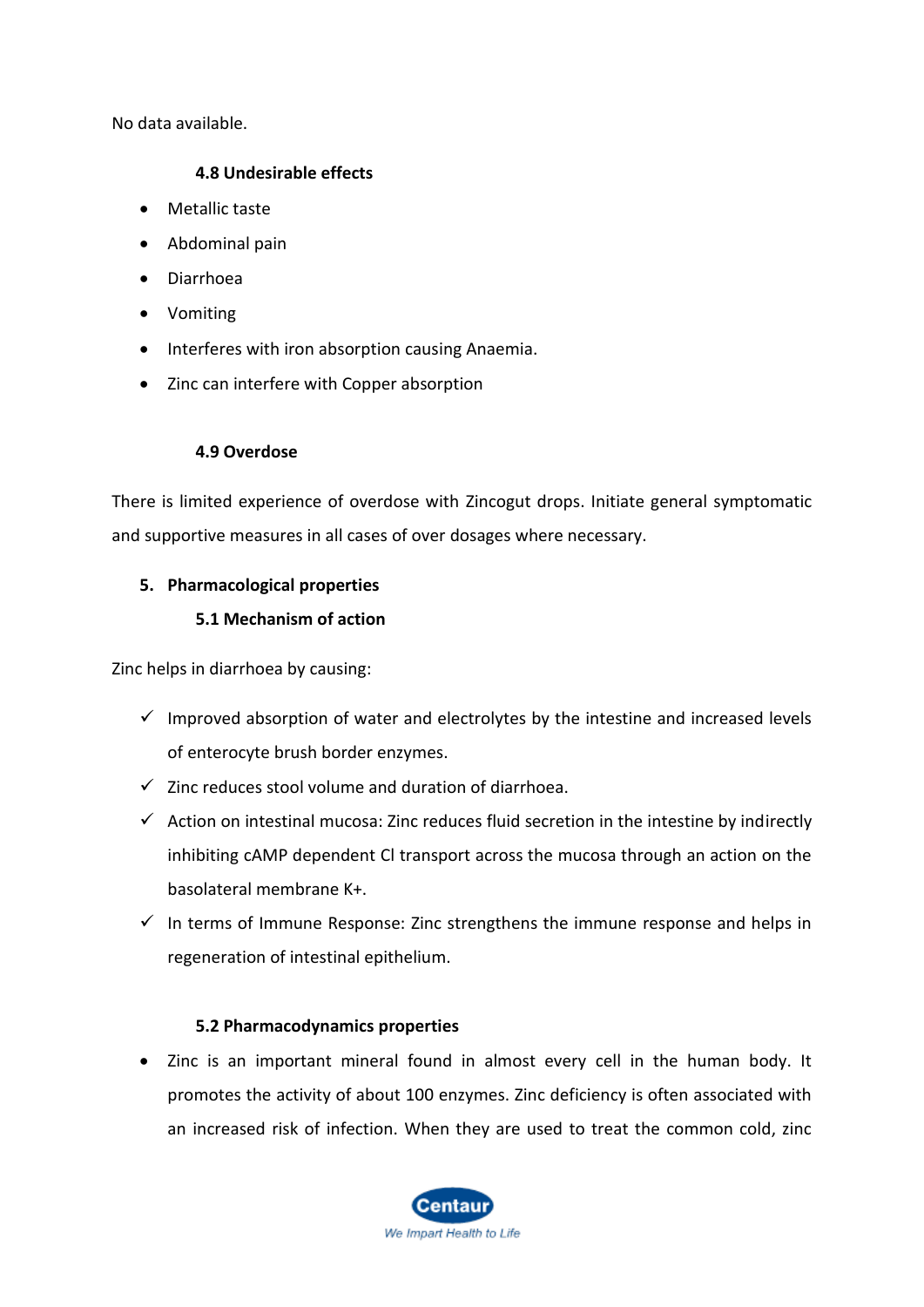supplements may interfere with rhinovirus cleavage or adhesion and may play a role in protecting plasma membranes from microbial toxins and complement.

#### **5.3 Pharmacokinetic properties**

• Zinc is absorbed in the small intestine by a carrier-mediated mechanism. More recent studies have determined different absorption rates for various populations based on their type of diet and phytate to zinc molar ratio. Zinc-deprived humans absorb this element with increased efficiency, whereas humans on a high-zinc diet show a reduced efficiency of absorption. Approximately 60-70% of the zinc in circulation is bound to albumin. Any condition that alters serum albumin concentration may have a secondary effect on serum zinc levels. Considerable amounts of zinc are secreted through both biliary and intestinal secretions, however most is reabsorbed.

#### **6. Nonclinical properties**

**6.1 Animal Toxicology or Pharmacology**

NA.

# **7. Description**

Zinc sulfate monohydrate is a nutritional supplement for the purpose of providing [zinc.](https://pubchem.ncbi.nlm.nih.gov/element/Zinc) The molecular formula and weight is  $H_2O_5SZn$  and 179.5 g/mol.



**8. Pharmaceutical particulars**

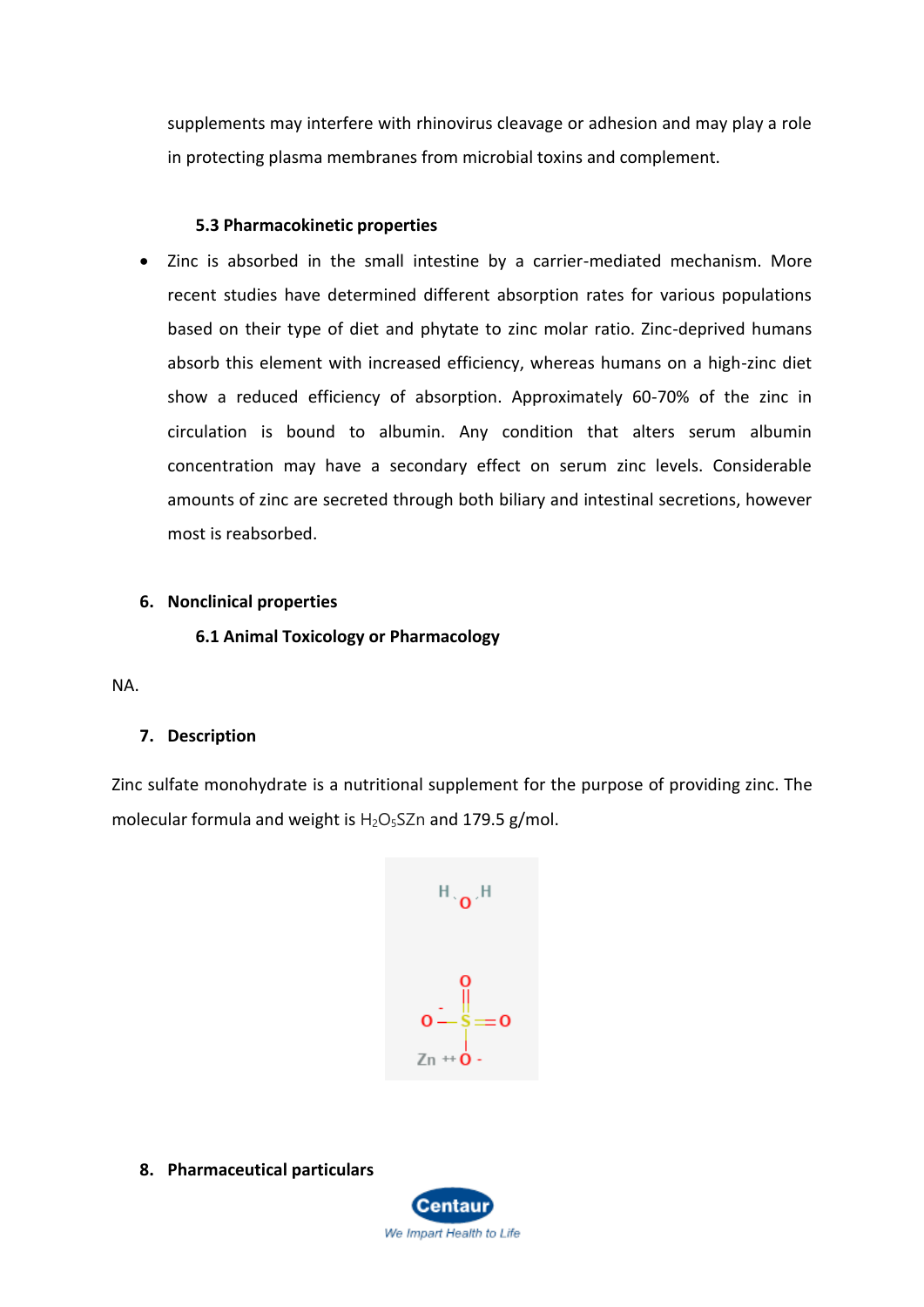#### **8.1 Incompatibilities**

There are no known incompatibilities.

#### **8.2 Shelf-life**

24 months

#### **8.3 Packaging Information**

Zincogut drops is presented as 20ml Bottle.

#### **8.4 Storage and handling instructions**

Store at 25<sup>o</sup>C in cool and dry place.

# **9. Patient Counselling Information**

#### **9.1 Adverse Reactions**

Refer part 4.8

#### **9.2 Drug Interactions**

Refer part 4.5

**9.3 Dosage**

Refer part 4.2

**9.4 Storage**

#### Refer part 8.4

**9.5 Risk Factors**

Refer part 4.4

**9.6 Self-monitoring information**

NA